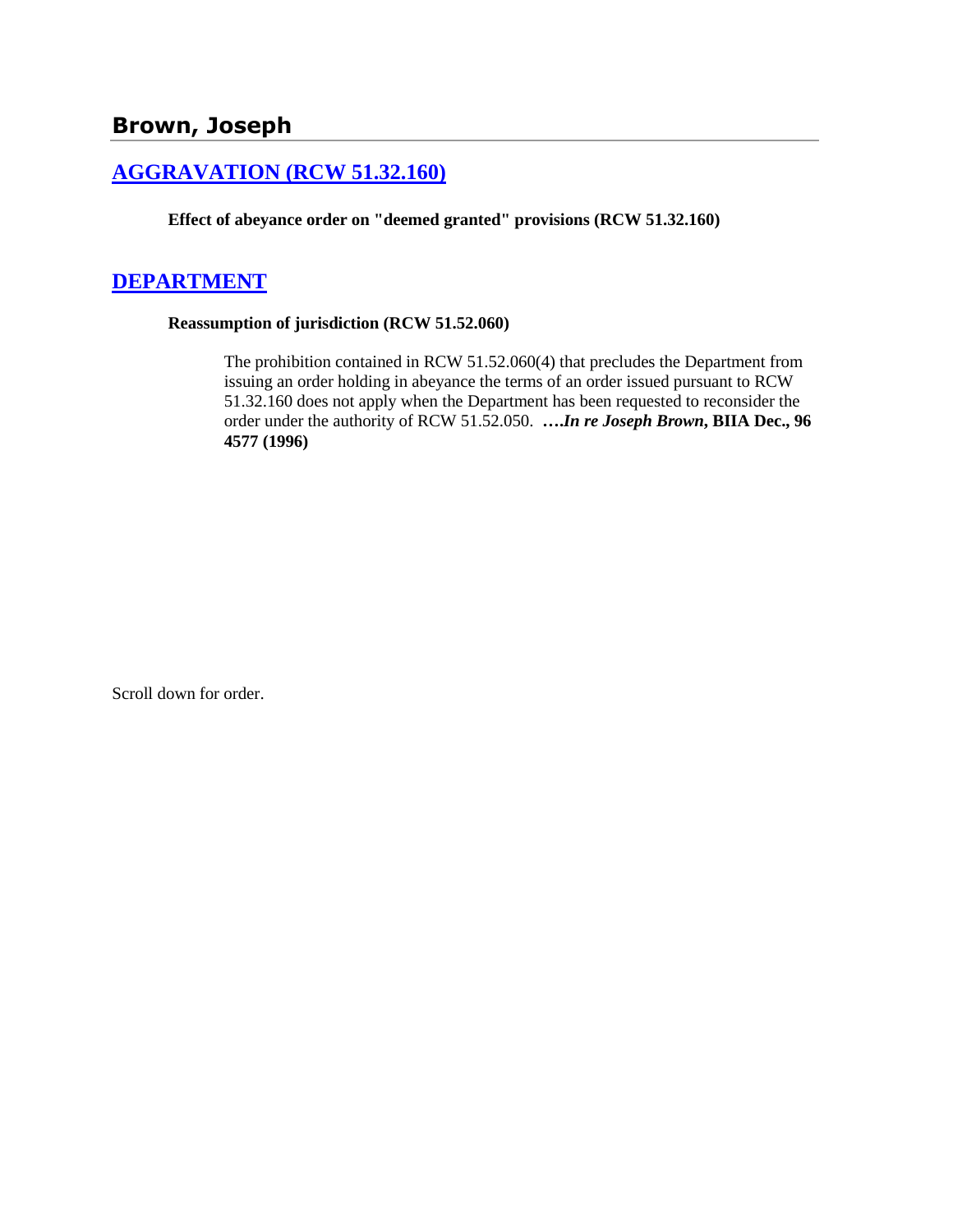## **BEFORE THE BOARD OF INDUSTRIAL INSURANCE APPEALS STATE OF WASHINGTON**

**)**

**IN RE: JOSEPH C. BROWN ) DOCKET NO. 96 4577**

## **CLAIM NO. K-740706**

**) ORDER DENYING APPEAL**

An appeal was filed by the claimant on July 11, 1996, from an order issued by the Department of Labor and Industries on May 16, 1996. The order affirmed a Department order dated February 16, 1996. The February 16, 1996 order denied the claimant's application to reopen the claim which the Department received on February 14, 1996.

Our review of the Department record in this matter reveals that claimant's counsel filed a general protest with the Department of Labor and Industries on June 18, 1996. As such, it protested the Department order of May [1](#page-1-0)6, 1996<sup>1</sup>. The May 16, 1996 order included only a statement of appeal rights and included no statement with regard to the right of any party to file a protest. We have held that even though an order contains no "protest" language, upon receipt of a protest of the order, the Department may elect to reconsider its order. *In re Donzella Gammon*, BIIA Dec., 70,041 (1985).

From a further review of the Department record in this matter, it appears that on July 9, 1996, the Department issued an order holding the terms of the May 16, 1996 order in abeyance pending further consideration and the entering of a further determinative order. We must therefore deny this appeal because the Department has elected to reconsider the May 16, 1996 order in response to the claimant's timely protest.

We wish to note that we are mindful of the limitations on the Department's authority to place the terms of orders in abeyance as contained in RCW 51.52.060(4)(b)(ii). That statute places limitations on the Department's authority to issue an order placing in abeyance the terms of an order entered in response to an application to reopen the claim. For such an order the Department may only place the terms of the order in abeyance for 90 days after receipt of the application to reopen. (The period may be extended an additional 60 days for good cause.) Because the order dated May 16, 1996 from which this appeal was taken denied an application to reopen filed on February 14, 1996, and because more than 90 days had passed since the filing of the application to reopen when the Department issued its July 9, 1996 order placing the terms of the February 16, 1996 order in abeyance, it might appear that the provision of RCW 51.52.060(4)(b)(ii) should apply to render the July 9, 1996 order legally ineffective. We believe, however, that the provisions of RCW 51.52.060(4) apply only to circumstances in which an abeyance order is issued in response to the filing of an appeal or the Department is acting on its own motion to further investigate the matter. The provisions of RCW 51.52.060(4) do not apply when a party has requested the Department to further consider the matter under the authority of RCW 51.52.050.

The Department's authority to issue the order placing the terms of the February 16, 1996 order in abeyance is grounded in RCW 51.52.050, which permits a party to protest an order of the Department. The provisions of RCW 51.52.060(4)(b)(ii) should not apply when a protest of the order has been filed, wherein a party before the Department is requesting the Department to reconsider the order. In circumstances such as herein, where a party has requested the

<span id="page-1-0"></span> $1$  We have never imposed any strict requirements on what may constitute a protest or request for reconsideration of a particular Department order. *See, e.g., In re Charles Wieghall*, BIIA Dec., 29,863 (1970) and *In re Mike Lambert*, Dckt. No. 91 0107 (January 29, 1991).